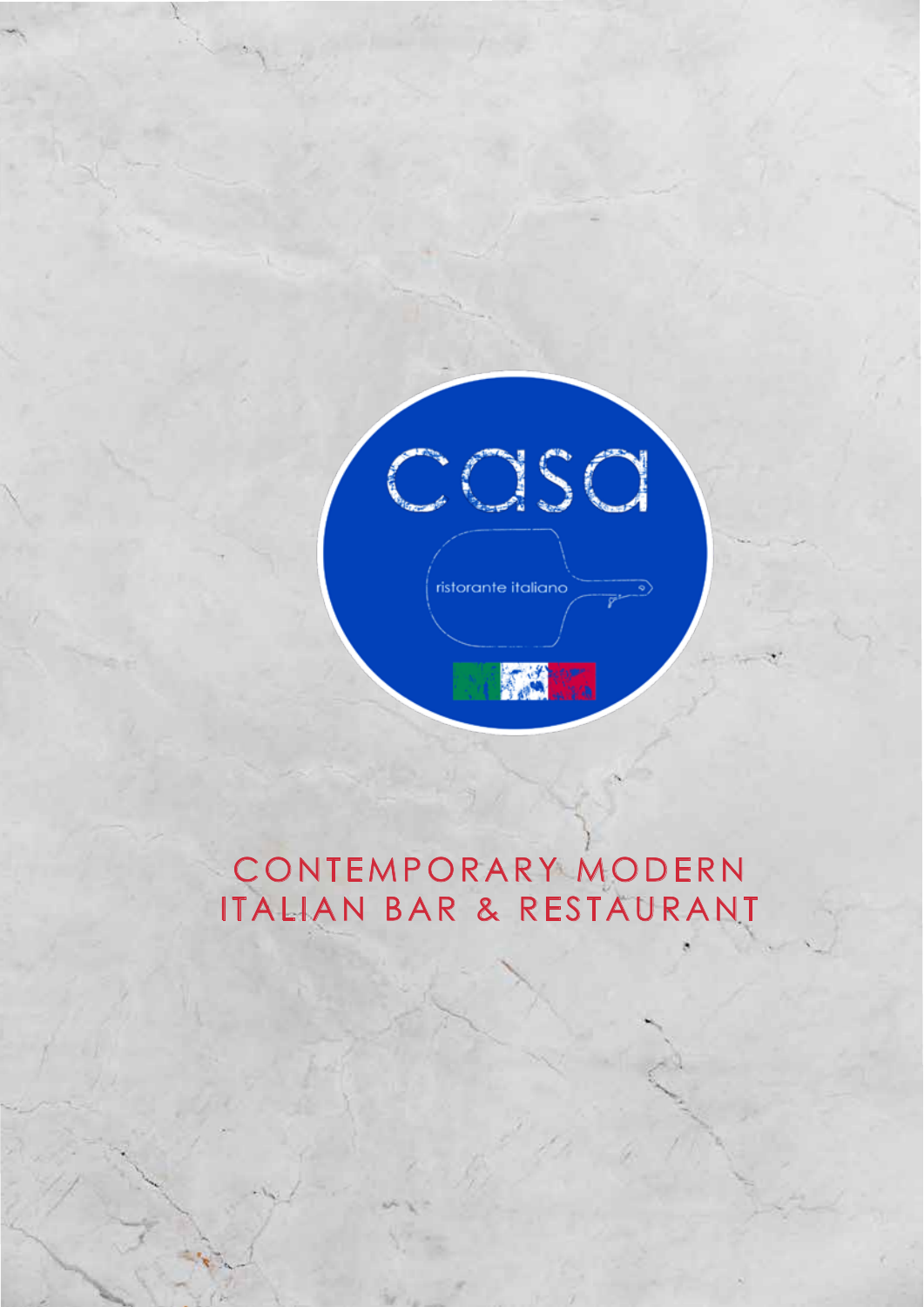## ENTREES & ANTIPASTI

#### GARLIC BREAD (v)

*Toasted Italian bread w. fresh garlic & parsley*

MARINATED OLIVES (v) (gf)

*Young olives & capers marinated w. chilli, garlic & sage*

#### HOME-MADE RICOTTA CHEESE (v)

*Served w. crushed fava beans, sun-dried tomato, pesto & beetroot lavosh*

#### TOMATO BRUSCHETTA (v)

*Fresh aroma tomatoes, garlic, basil, oregano, Spanish onions, diced buffalo & aged basamic glaze served on toasted sourdough* 

#### CAPRESE STACK (v)(gf)

*Layers of tomato, fresh buffalo cheese, & fresh basil finished w. a fresh green dressing*

#### WOOD-FIRE DIPS (V)

*Wood-fire bread served w. home-made eggplant mousse - sun-dried tomato & feta olive tapenade* 

#### ITALIAN TORTINO

*A creamy soft potato tart served w. original caponata, crispy prosciutto & Italian spices*



*14*

*17*

*21*

*20*

*10*

### BLACK RICE ARANCINI (v)

*21*

*20* 

*22*

*22*

*22*

*Italian mixed cheese & sweet paprika aioli, glazed w. puffed rice flakes*

#### CALAMARI FRITTI

*Salt & pepper calamari with rosemary polenta chips, fried shallots, chilli, burnt lemon, coriander, sliced red capsicum, served w. creamy aioli & sesame seeds* 

#### PROSCIUTTO & INDIVIA (gf)

*Mixed endive leaves w. crispy prosciutto, goats cheese, sweet Italian dressing & mixed cherry tomatoes*

#### BABY POLIPO

*Slow cooked fresh baby octopus in home-made napolitana sauce & black olives served with side of olive infused bread*

*29* 

*27*

### SHARING

In Italy sharing food is a way of life...

#### ANTIPASTO BOARD

*Selection of premium cured meats, mixed Italian cheese, marinated olives, stuffed mini peppers served with Italian bread, skordalia, grissini, Italian condiments & mixed lavosh*

#### CASA'S TASTING PLATE(v)

*Nduja, home-made ricotta, stracciatella, mixed olives, caponata & giardiniera served w. wood-fire pizza bread*

## WOOD-FIRE CRUST

#### BRUSCHETTA WOOD-FIRE PIZZA (v)

*Garlic & Parsley*

GARLIC WOOD FIRE PIZZA (v) (gf) *Fresh aroma tomatoes, garlic,*  AROMA WOODFIRE PIZZA (v) *basil, oregano, spanish onions, cherry tomatoes, stracciatella finished w. aged balsamic*

*Tomato & Oregano*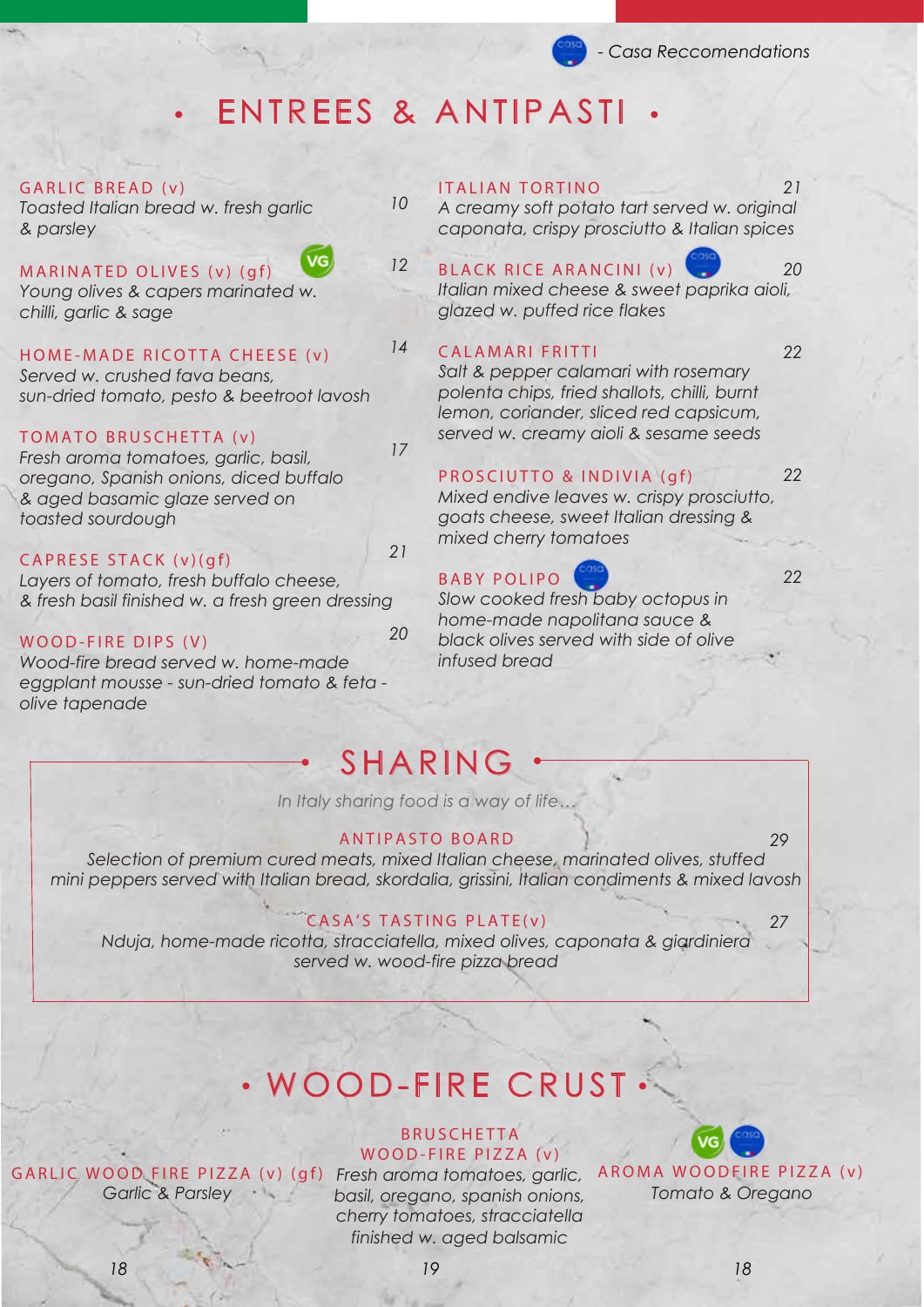## SALAD - INSALATA

When making salads we always use the freshest possible ingredients.

#### CAESER SALAD *Fresh cos lettuce, bacon, shaved parmesan, boiled egg, garlic croutons & anchovies finished w. drizzled caesar dressing ADD grilled chicken 4 ADD prawns 5* INSALATA DI MARE *Grilled prawns, marinated sardines, mixed green salad, cucumber, tomatoes, olive oil & zesty lemon dressing*  SEASONAL SALAD (v) *Mixed fresh salad, sliced fennel, crunchy pear, roasted walnuts, radish & parmesan cheese finished w. Casa's home-made dressing* CARCIOFI & HALOUMI (v) *Raw seasoned artichokes, grilled haloumi, mixed endive leaves & goats cheese w. a honey-vinegar glaze 23 26 22 23 Salads can be made gluten free without dressing*

## SIDES - CONTORI

carefully chosen side dishes really enhance the meal & can be every bit as good as the dish taking centre stage.

INSALATA Di RUCOLA (v) *Rocket, pear, parmesan, walnuts & balsamic dressing*

RUSTIC MASH POTATO (v)(gf) *Ground garlic, paprika & parsley* 

SAUTEED MIXED VEGETABLES (v) (gf) *Rosemary & sea salt*

SIDE CHIPS (v) *Rosemary & sea salt*

POLENTA CHIPS (v) *Rosemary, sea salt & fresh chilli* *10*

*10* 

*10*

*10*

*10*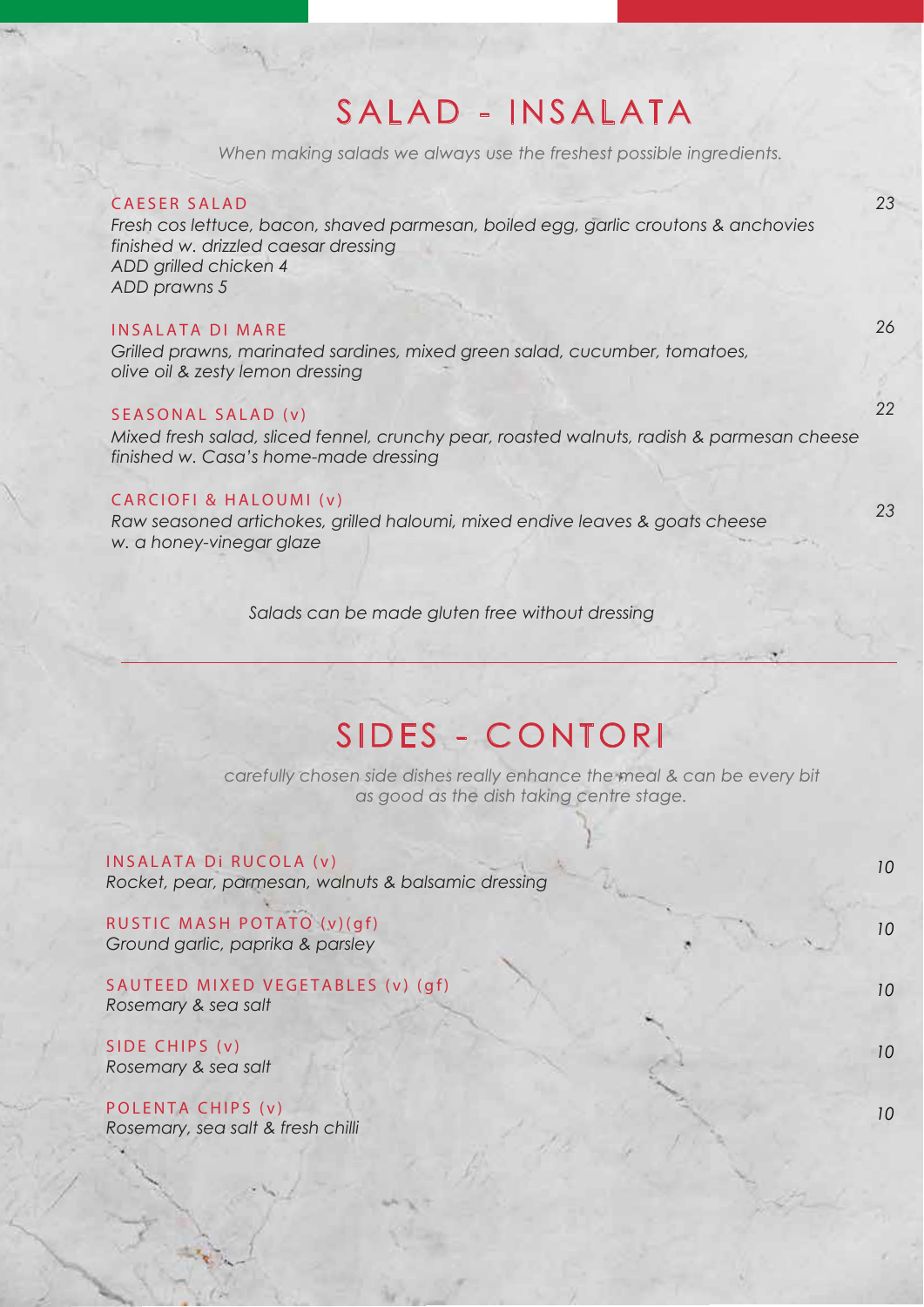## PASTA & RISOTTO

#### SPAGHETTI BOLOGNESE

*Casa's Famous home-made beef bolognese sauce topped w. parmesan & basil* 

#### PLANT BASED LASAGNA (v)



*28*

*29*

*28*

*29*

*30*

*28*

*29*

*Vegan pasta sheets, eggplant, zucchini, vegan magarina, tomatoes and a rich flavour of Italian spices topped with vegan cheese*

#### LASAGNA

*Fresh pasta sheets, home-made bolognese sauce, parmesan, Italian cheese & besciamella sauce*

#### FETTUCINE CARBONARA

*Creamy garlic sauce, diced pancetta, bacon, parmesan & black pepper* 

#### LINGUINE VERDI AL POMODORO

*Rocket infused linguine, smoked home-made napolitana sauce, topped w. burrata & toasted breadcrumbs*

#### PAPPARDELLE FUNGHI (v)

*Mixed creamy wild mushrooms, toasted breadcrumbs, topped w. sliced zucchini & diced chilli*

#### SPAGHETTI BOSCAIOLA

*Double smoked ham, mushrooms & green peas in a creamy white sauce* 

#### PAPPARDELLE LAMB RAGÚ

*32*

*32*

*33*

*Slow roasted lamb shredded with tomato sauce topped w. fresh ricotta & parsley* 

#### GNOCCHI AI FORMAGGI (v)

*Italian mixed cheeses & homemade potato gnocchi & asparagus*

### FETTUCINE GAMBERI

*Marinated prawns w. napolitana sauce, sun-dried tomatoes, chilli, & fresh basil*

#### SPAGHETTI MARINARA DI MARE

*34*

*33*

*Fresh mixed seafood tossed with napolitana sauce, cherry tomato, fresh herbs & parsley*

#### RAVIOLI ALL'ARAGOSTA

*Ravioli filled with lobster, crab & scallops with cherry tomatoes*

#### RISOTTO MARE (gf)

*Saffron infused risotto tossed with mixed 34 seafood & heirloom cherry tomatoes*

#### PENNE CON POLLO

*Penne pasta with chicken in a creamy pesto sauce topped with snow peas spinach & parmesan 28*



#### *Make your Pasta gluten free for just \$5 extra - linguine only*

#### **PASTA MASTERCLASS**

*Discover the joy of making your own pasta – it's easy once you know how!*

*Treat your friends, work colleagues or family to one of our fun masterclasses in Casa and let our expert Italian chef teach you the techniques and history behind Italian pasta making. Learn to make your favourite Italian fettucine, potato gnocchi or stuffed ravioli – everything you make, you can take. Minimum booking of 10 guests*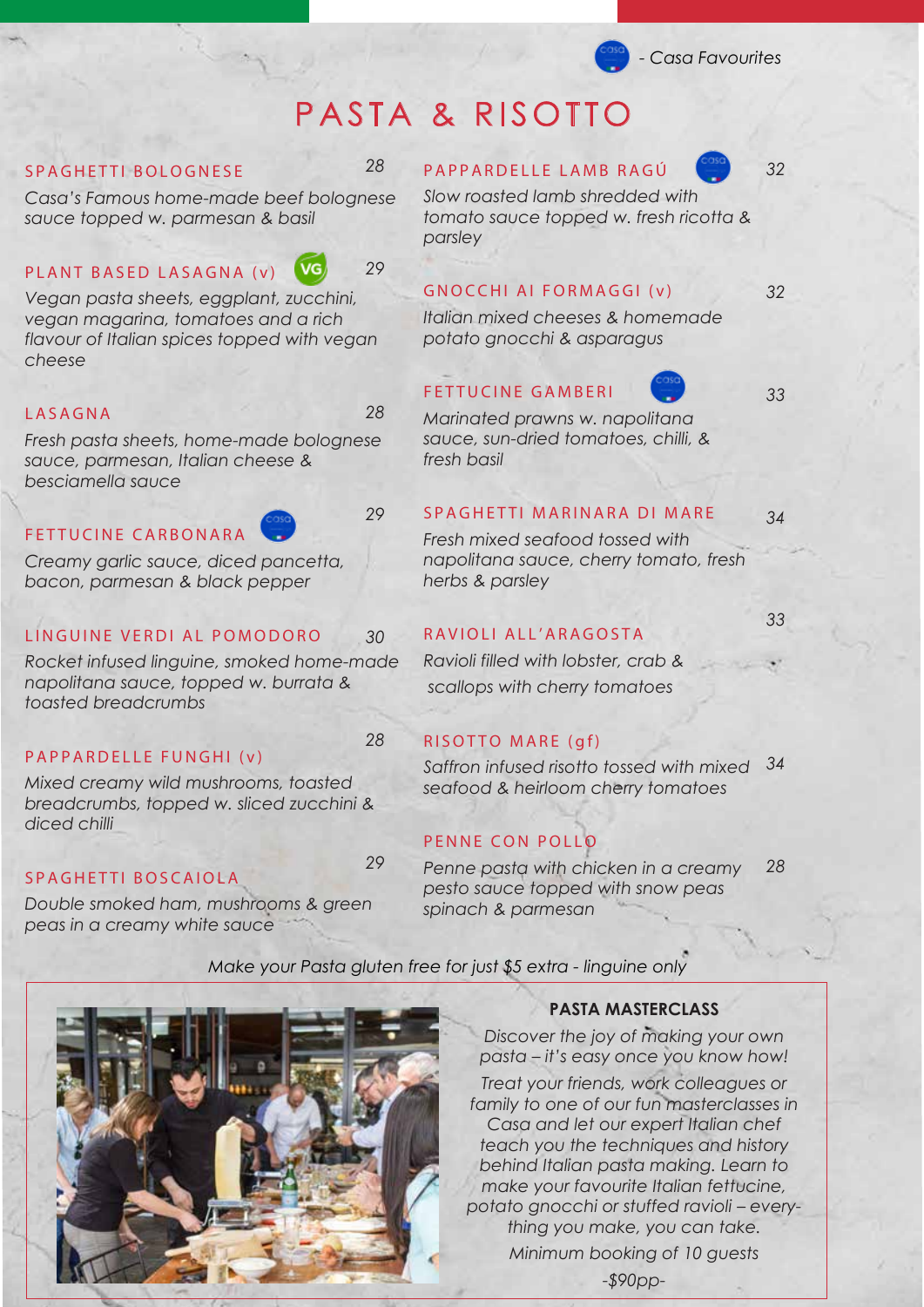## MAINS - SECONDI

| CRISPY PORK BELLY (gf)<br>Pork belly rested on artichoke puree served w. balsamic braised fennel, green<br>beans, scented vegetables, toasted fennel seeds & apple soubise | 38 |
|----------------------------------------------------------------------------------------------------------------------------------------------------------------------------|----|
| MILANESE LAMB SHANK<br>Slow cooked to tenderise topped w. Italian spices served w. sautéed cauliflower,<br>brussel sprouts, olives & tomato salad                          | 38 |
| <b>CHICKEN PARMIGIANA</b><br>Crumbed chicken breast, eggplant, marinated tomatoes & mozzarella cheese w.<br>a side of chips                                                | 35 |
| BISTECCA ALLA FIORENTINA 400g (T.BONE)<br>Chargrilled served to your liking w. roasted potato, dutch carrots & jus gras                                                    | 46 |
| RIB EYE ON THE BONE 350g<br>Chargrilled served to your liking w. rustic mash potato, roasted garlic, shallots, fried<br>sage & peppercorn                                  | 47 |
| <b>TENDERLOIN MEDALLION</b><br>Served medium rare to your liking w. rustic mash potato, caramelised onions, pork<br>pancetta & jus gras                                    | 46 |
| PAN FRIED SALMON (gf)<br>Spiced infused king salmon fillet, heirloom carrot salad & roast potatoes rested on<br>jerusalem artichoke cream                                  | 38 |
| <b>BARRAMUNDI</b><br>Pan fried barramundi fillet, caper jus, roast potatoes, baby corn, tomato cous cous<br>& cucumber salsa                                               | 39 |
| <b>CHICKEN SALTIMBOCCA</b><br>Chicken wrapped w. prosciutto & sage served w. rustic mash potato, grilled<br>asparagus & veal jus reduction                                 | 38 |
| <b>VEAL SCALLOPINI</b><br>Veal scallopini with lemon, garlic, parsley, mushrooms, rustic mash potato &<br>mushroom jus                                                     | 39 |

### PORK RIBS

*Casa's Famous basted ribs served with chips (half/full)* 

 $\Delta$ 

*38/49*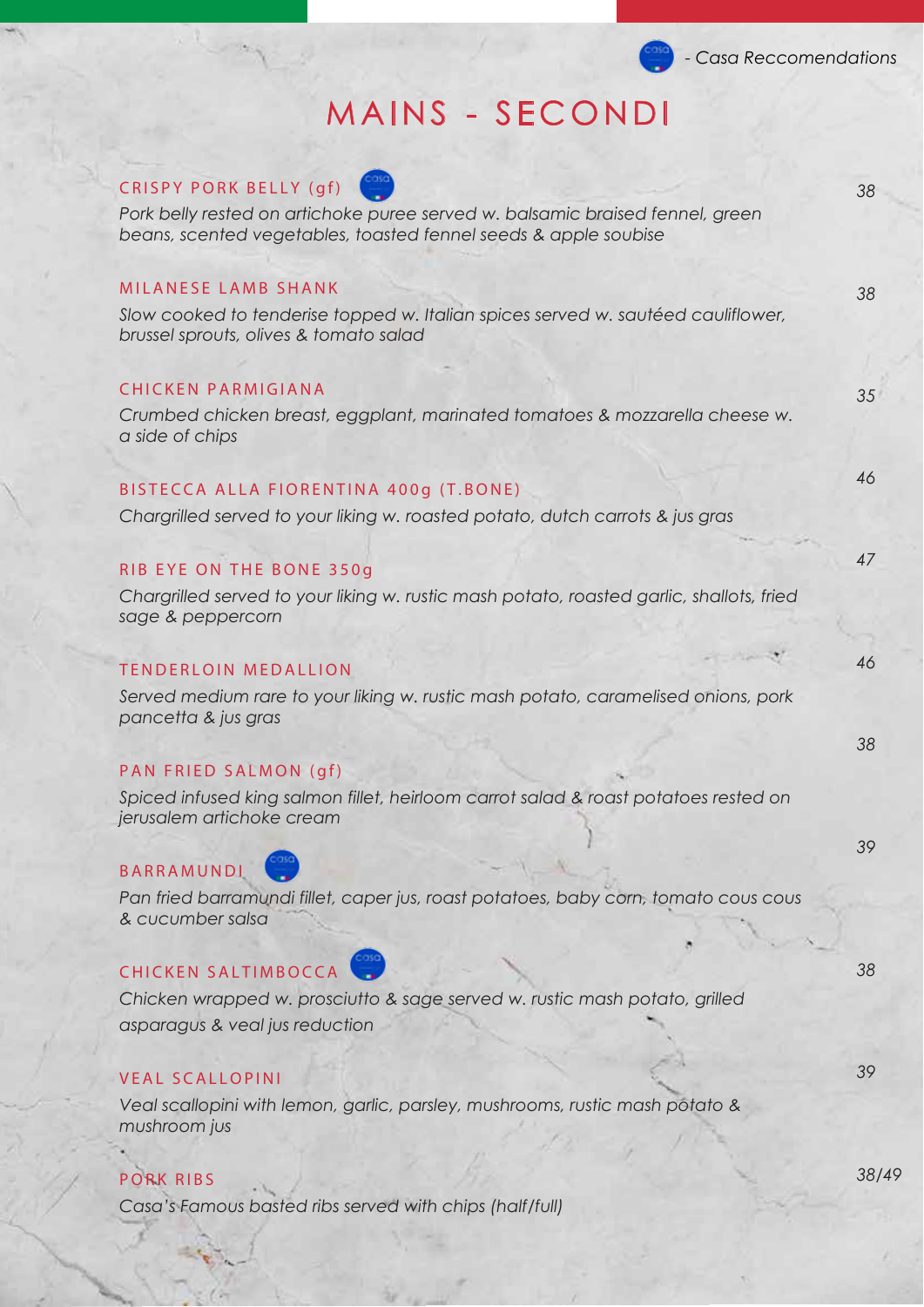## WOOD-FIRE PIZZA

| MARGHERITA (v)<br>Tomato sauce, fior di latte cheese & basil                                                               | 23              |
|----------------------------------------------------------------------------------------------------------------------------|-----------------|
| SICILIANA (v)<br>Tomato sauce, fior di latte cheese, grilled eggplant, fresh ricotta & basil                               | 26              |
| VEGETERIANA (v)<br>Tomato sauce, fior di latte cheese, spinach, mushrooms, cherry tomatoes, roasted<br>capsicum & zucchini | 28              |
| PLANT BASE BBQ MEAT LOVERS<br>BBQ sauce, vegan cheese, 100% NOT chicken & beef strips, spinach & cherry<br>tomatoes        | 31<br>29        |
| <b>BURRATA (v)</b><br>Tomato sauce, creamy burrata cheese, sun-dried tomato, figs, rocket & Italian<br>balsamic reduction  | 28              |
| <b>TROPICANA</b><br>Tomato sauce, fior di latte cheese, double smoked ham & caramelised pineapple                          | 28              |
| CAPRICCIOSA<br>Tomato sauce, fior di latte cheese, double smoked ham, mushrooms & black olives                             | $^{\circ}29$    |
| <b>HOT CALABRESE</b><br>Tomato sauce, fior di latte cheese, salami, hot nduja, scamorza cheese, anchovies &<br>basil       | 26              |
| PEPPERONI<br>Tomato sauce, fior di latte cheese & pepperoni                                                                | 28              |
| <b>DIAVOLA</b><br>Tomato sauce, fior di latte cheese, hot soppressa, gorgonzola, broccolini & chilli                       |                 |
| ROMAGNOLA<br>Tomato sauce, fior di latte cheese, aged prosciutto parma, sun-dried tomatoes,<br>rocket & shaved parmesan    | 29              |
| <b>ACCIUGHE</b><br>Tomato sauce, fior di latte cheese, anchovies, capers, cherry tomatoes, olives, garlic                  | 28 <sup>°</sup> |
| & oregano<br>Make your Pizza gluten free for just \$5 extra                                                                |                 |

#### **PIZZA MASTERCLASS**

*Casa has teamed up with Italy's talented Pizza Maestro's to bring pizza-making classes to King Street Wharf.*

*It's a cocktail of knowledge, fun, challenge and bonding activity all mixed together to ensure a memorable & fun team building activity.* 

*Minimum booking of 10 guests*

*-\$75pp-*

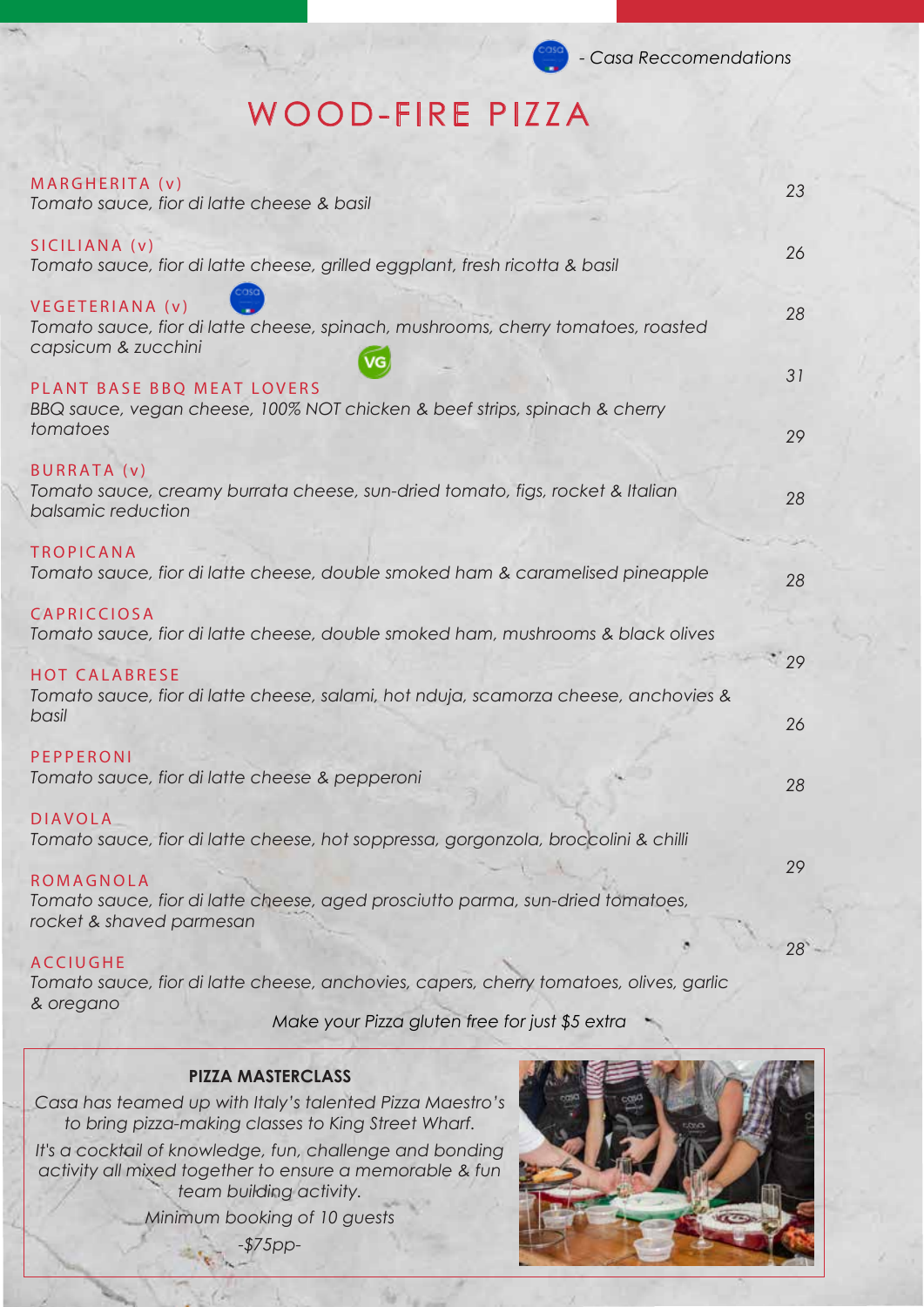

# WOOD-FIRE PIZZA

| <b>BBQ CHICKEN</b><br>BBQ sauce, fior di latte cheese, marinated chicken & mushrooms                                              | 27       |
|-----------------------------------------------------------------------------------------------------------------------------------|----------|
| <b>MEAT LOVERS</b><br>Tomato sauce, fior di latte cheese, double smoked ham, soppressa, sliced sausages<br>& prosciutto parma     | 29       |
| <b>FRUTTI DI MARE</b><br>Tomato sauce, fior di latte cheese, scallops, sautéed prawns, smoked salmon, rocket<br>& cherry tomatoes | 30       |
| <b>CINQUE FORMAGGI</b><br>Fior di latte cheese, scamorza, gorgonzola, burrata, shaved parmesan, olive oil &<br>basil              | 27       |
| CARCIOFI <sub>(v)</sub><br>Fior di latte cheese, marinated artichokes, grilled eggplant, sun-dried tomatoes,<br>olives & basil    | 27       |
| GAMBERI<br>Fior di latte cheese, home-made pesto, sautéed prawns, cherry tomatoes & olive oil                                     | 30       |
| <b>SALSICCIA</b><br>Fior di latte cheese, pork fennel sausages, spinach, onion, potato, shaved parmesan<br>& rosemary             | 28       |
| <b>POLLO</b><br>Fior di latte cheese, marinated chicken, rocket & chilli mayo                                                     | 28       |
| CALZONE NAPOLETANO<br>Sopressa salami, fresh ricotta cheese, black pepper, basil & a side of napolitana<br>sauce                  | 28<br>27 |
| CAPRESE (v)<br>Buffalo cheese, sliced aroma tomatoes, basil, oregano & olive oil                                                  | 28       |
| CASA SIGNATURE PIZZA<br>White pizza based, fior di latte cheese, mortadella sausage & roasted pistachios                          | 29       |
| <b>BIANCA SALMONE</b><br>Fior di latte cheese, smoked salmon, red onion, green shallots & shaved parmesan                         |          |
| ADD BUFFALO MOZZARELLA \$5<br><b>GLUTEN FREE BASE \$5</b>                                                                         |          |
|                                                                                                                                   |          |

*\*We are happy to cater for all dietary requirements, Please let a member of staff know when ordering. Sunday & Public Holidays include a 10% surcharge on the total bill No bill splitting, One bill per table.\**